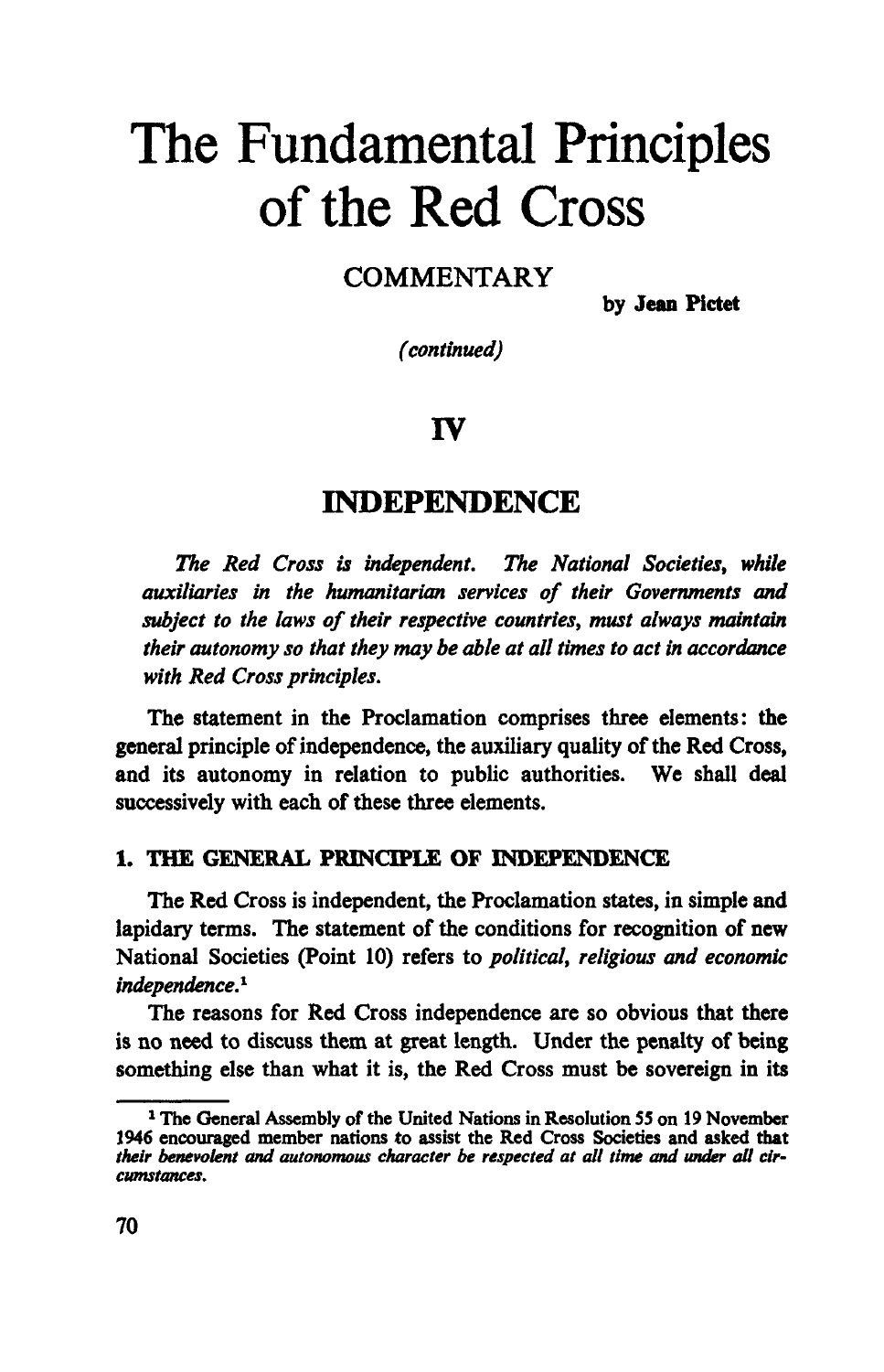**decisions, acts and words; it must be free to show the way towards humanity and justice. It is not admissible for any power whatsoever to make it deviate from the line established for it by its ideals.**

**This independence is also the guarantee of the neutrality of the Red Cross. It enables every Society to work in a community of spirit with its sister Societies. It is also essential, as we have seen, for the Red Cross to inspire the confidence of all parties. It must be able to bring together all people of good will and not exclude any particular groups. Independence therefore, though a derivative principle, is essential for Red Cross action.**

**The ICRC and the League have clearly asserted their independence in their statutes.<sup>1</sup> Some people have wondered whether there is a sound basis for this in the case of the League, in view of its multinational composition. In so doing they display a confusion which should be dissipated. When we refer to an association of any kind, we cannot speak of its independence in relation to its own members, due to the very fact that it emanates from them. In this respect, the ICRC does not differ from the League. Furthermore, an association only depends upon its members to the extent that they participate in its direction and management, within the framework of their statutory power. Apart from that, the fact that a National Society delegates one of its members as a representative at the General Assembly of the League or even its Executive Council does not give it the power to exercise a direct and preponderant power over the federation. Therefore, when we refer to the independence of an association we are thinking of its independence with regard to outside forces, in particular governments and intergovernmental organizations.**

**It is naturally in connection with politics, both national and international, that this independence must be asserted. We have noted that neutrality requires that the Red Cross institutions refrain from any involvement in internal or external politics. Reciprocally, to preserve their independence, it is vital for them to exclude firmly any intrusion of politics into their own sphere of action.**

**The Red Cross must also resist any pressure of a social or economic character. It cannot let any class, pressure group or even public opinion turn it away from the path defined for it by its objectives. Likewise, it**

**<sup>1</sup>**  *Statutes of the ICRC,* **1952, Article 1, paragraph 1.**

*Constitution of the League,* **1977, Article 1, paragraph 3.**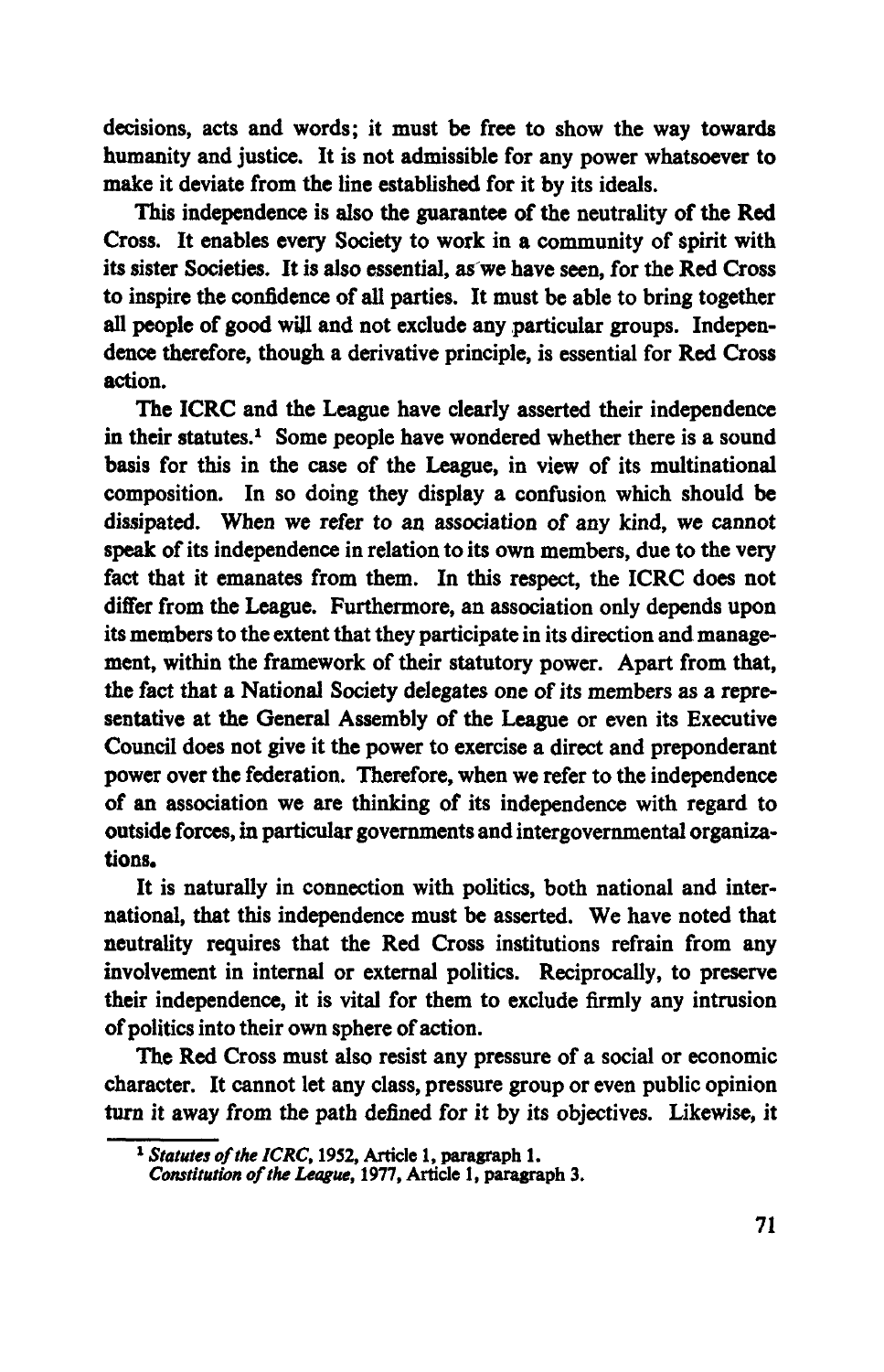cannot tolerate any interference resulting from financial pressure, nor any divergence from its course that might be pressed upon it, even indirectly, by the giving or withholding of money. The fact that the work of the Red Cross depends mainly upon donations renders this condition difficult, but no compromise can be permitted.

If the Red Cross is lacking in material power, it is from this very weakness that it derives its true strength. States may rest assured that in a world dominated by self-interest there is at least one institution which escapes from that prevailing rule; that where opportunism and compromise are predominant, the Red Cross acts without any ulterior motive and provides no opportunities for intrigue; that in a world marked by hatred, the Red Cross is concerned only with human brotherhood.

Finally, and for the same reasons, the Red Cross cannot associate with any other institution which does not have absolute respect for its moral and material independence, for any deviation from this course would have fatal consequences. If the Red Cross co-operates with other humanitarian organizations, it is only on the condition that these institutions, in the common work, fully respect Red Cross principles.<sup>1</sup>

#### 2. AUXILIARY STATUS

Even though the auxiliary status of Red Cross Societies is mentioned in the Pioclamation only in an incidental manner, noting that the Societies are *auxiliaries in the humanitarian services of their Governments and subject to the laws of their respective countries,* and under a heading which does not use the word "auxiliary", this auxiliary status nevertheless constitutes one of the fundamental principles of the Red Cross. Because of it, the Red Cross is at one and the same time a private institution and a public service organization. The very nature of the work of the National Red Cross Societies implies co-operation with the authorities, a link with the State. Furthermore, as the Proclamation emphasizes, these Societies are subject to the law of the land; it could not be otherwise.

Under modern conceptions of social order, the general task of providing assistance to underprivileged individuals falls mainly upon the States, as the only entities having the necessary authority and sufficient resources to cope with undertakings of this magnitude.

**<sup>1</sup> This condition is set forth in the Oxford Principles, Paragraph 12.**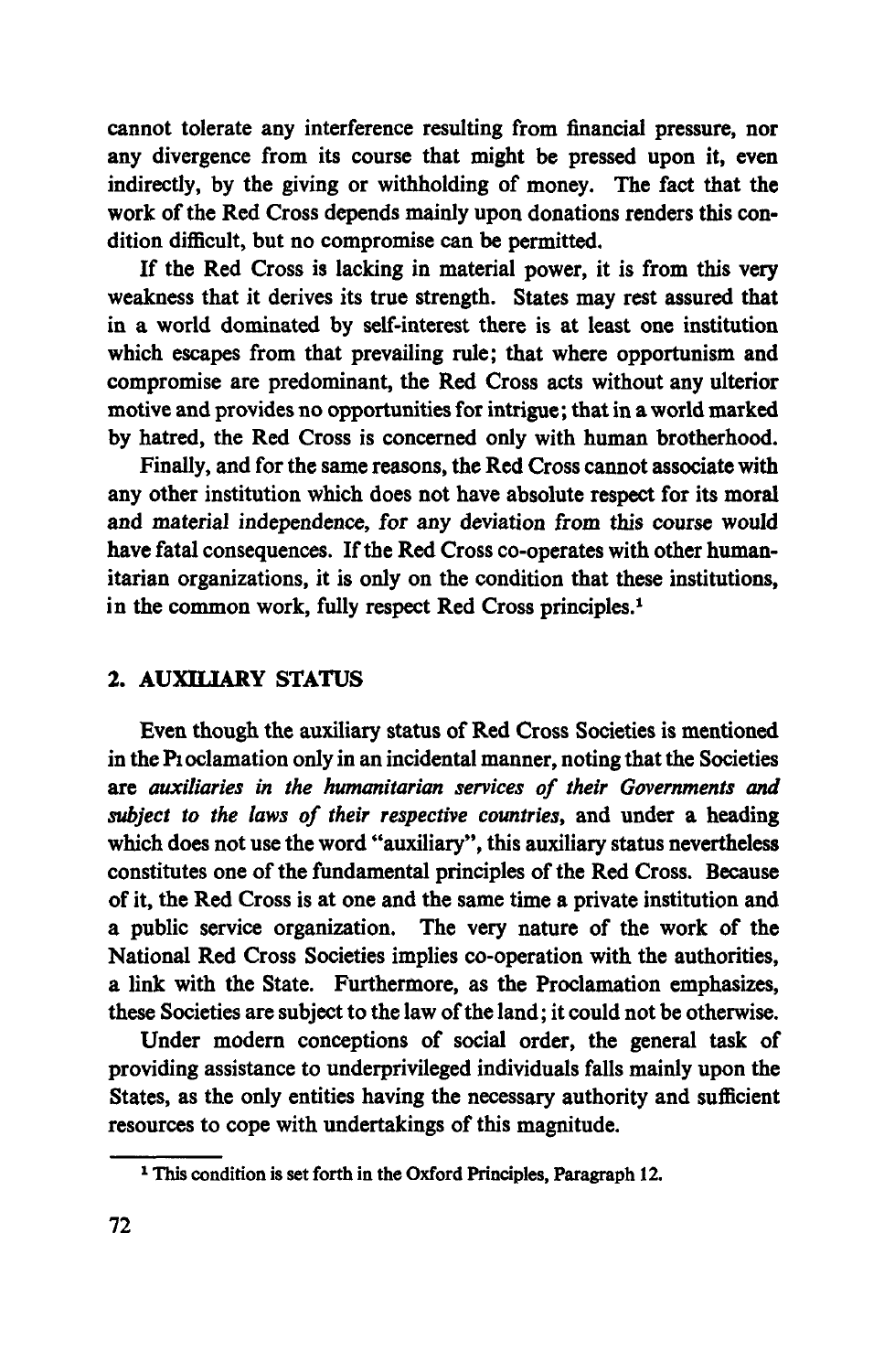The Red Cross cannot take the place of the State; it can only make a contribution in proportion to its resources. This contribution is mainly in the domain of private charity and of individual initiative. It is in this way that it makes itself useful, and indeed indispensable. Even if the public authorities have powerful means at their disposal, they are not always in a position to assist all of those in need, especially if the latter belong to an opposition party or to an insurrectionary group, nor can they bring about the personal and human relationship between those who help and those who are helped, which is so enriching to all concerned. Furthermore, even the best equipped official agencies may be overwhelmed by exceptional events. Along with action by the State, there is therefore a need for spontaneous and disinterested action, in particular that of the Red Cross. For the Red Cross, this auxiliary status is an important but derivative principle, for this idea does not flow from the ideal objective of the Red Cross but is rather a practical consequence of the conditions under which the Red Cross works.

The National Societies are auxiliaries first of all of military medical services. In the beginning, they were created only for this purpose. Even though this is no longer their only task, nor even as a rule the major one, it still has great significance.

To become a member of the International Red Cross, a Society must first have been recognized by the government of its country as an auxiliary of the military medical services.<sup>1</sup> It is also because of this role as an auxiliary that the Red Cross Societies acquire a status under the provisions of humanitarian law, benefiting from the protection of the Geneva Conventions and gaining the right to display the emblem of the red cross. It is specified that the personnel of the Red Cross Societies are assimilated to the military medical personnel if they exercise the same functions and if they are subject to military laws.

This part of its mission is not the only one however, particularly when a Red Cross Society has transferred a substantial part of its energies to peacetime activities. Nowadays, in practical terms, as noted by the *Tansley Report,* the degree of co-operation with the State ranges from complete isolation to symbiosis, at least for certain services. The National

<sup>&</sup>lt;sup>1</sup> In States which maintain no armed forces, the Societies must be recognized as  **InStates which maintain no armed forces, the Societies must be recognized as auxiliaries of other public authorities carrying on activities for the benefit of the civilian population.**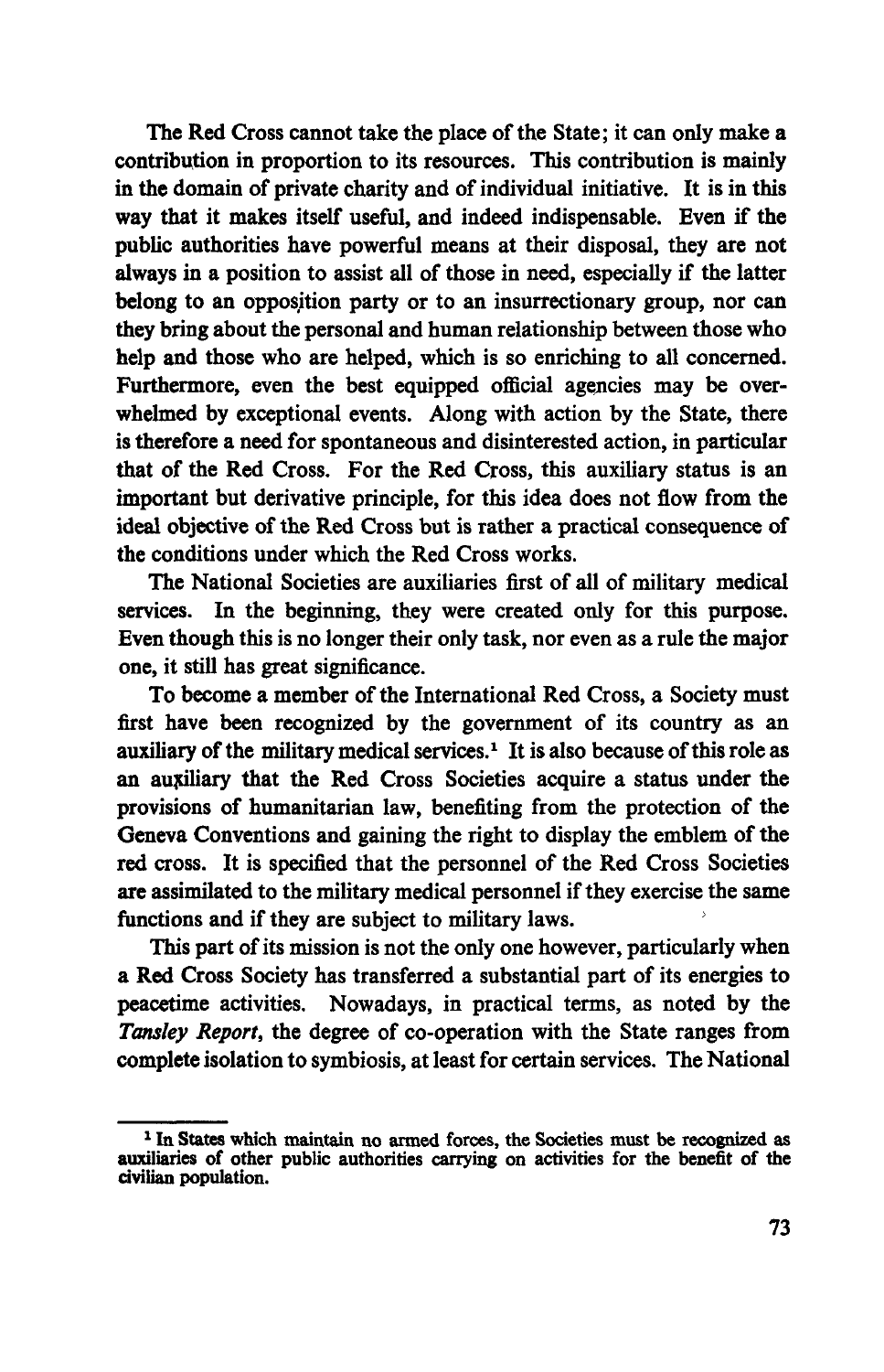**Societies have undertaken to operate civilian hospitals, schools for nurses, day nurseries, blood transfusion centres, etc. They have devoted themselves to a variety of social services, to the development of public health, rescue services for the victims of disaster; they train specialized personnel in these fields and set up institutions to care for invalids, see to the interests of detainees, orphans and in general of groups whose conditions are especially difficult or dangerous, such as seamen or miners. They are also concerned with health education, accident prevention and the prevention of drug, alcohol and tobacco abuse. In some countries they even take the place of virtually non-existent official public health services.**

**The** *Tansley Report* **pointed out that the National Societies excel particularly in the emergency phase of assistance, in which they have done much pioneer work and gained irreplaceable experience. They appear to be more at ease under such conditions than in long-term projects. In the field of public health, the Red Cross contribution is sometimes marginal, for the needs are enormous and the Societies work for the most part as specific needs arise and on a charitable basis, as we shall see later. If their actions are to have greater impact, they must be integrated to a greater extent into co-ordinated planning.<sup>1</sup>**

**In all of these tasks, the Societies act as auxiliaries to the public authorities, whether they have received a specific mandate or even a monopoly from the State or, acting in a private capacity, relieve public agencies of duties the latter would otherwise have to assume.**

**As we see then, in carrying out their major functions, the Red Cross Societies give their humanitarian support to official bodies, in general having larger resources than the Societies, working toward comparable ends in a given sector.**

**Its auxiliary function is one of the special characteristics of the Red Cross which distinguish it from other charitable institutions. As Mr. Tansley noted, it gives the National Societies a privileged status of which they are not always aware and of which they do not take full advantage. It is true of course that some of these Societies fear encroachment upon their independence and neutrality. On their side, governments**

<sup>&</sup>lt;sup>1</sup> Adoption by the International Red Cross Conference in 1969 of a Resolution Adoption by the **International Red Cross Conference in 1969 of a Resolution** on *Principles and Rules for Red Cross Disaster Relief marked* **an important advance** in this respect.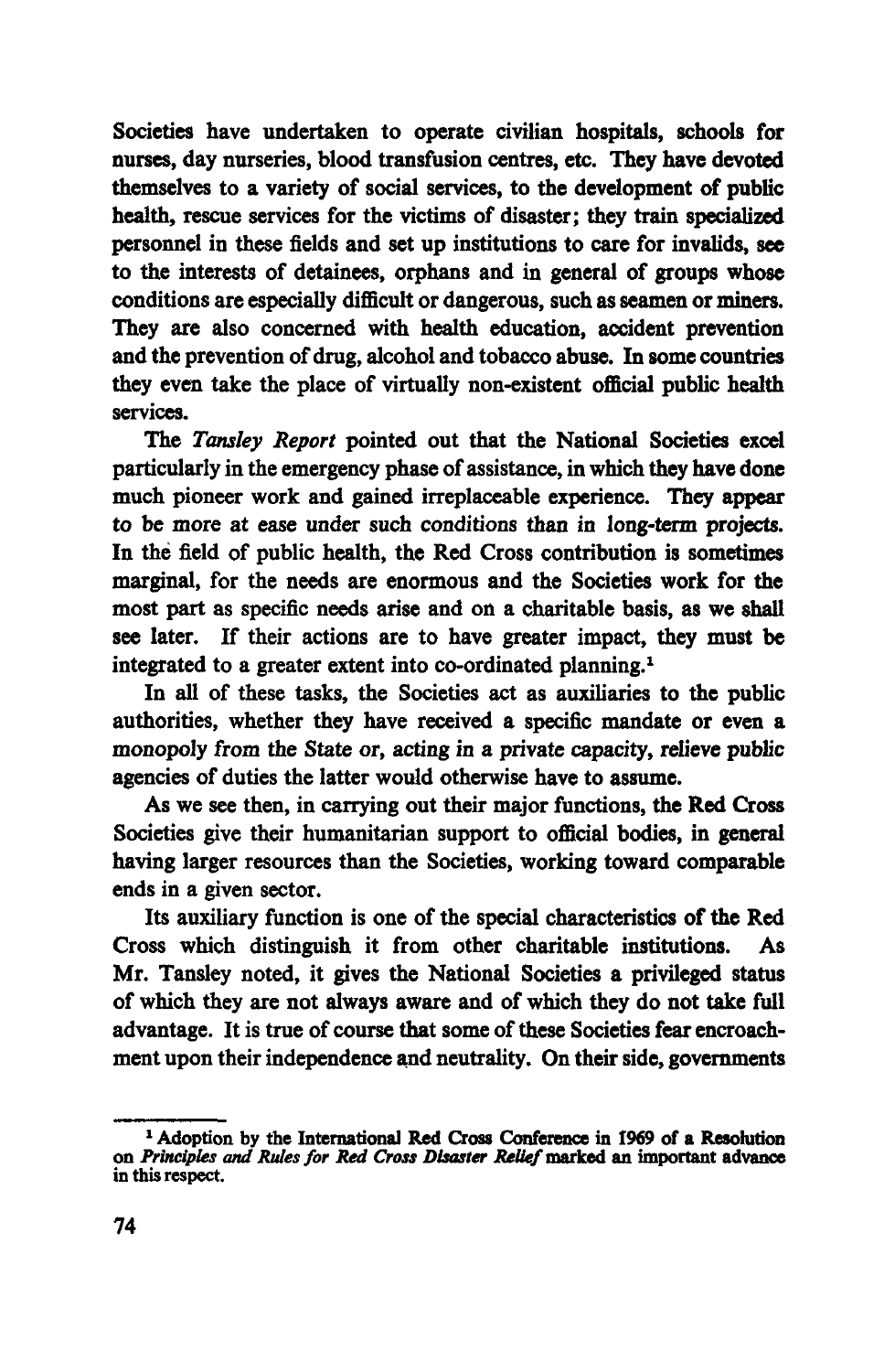**may sometimes find it advantageous to "go through" their National Red Cross Societies to carry out relief activities, especially in foreign countries. In such cases, their gesture will not appear to be political and the costs will be lower, because of the presence of an existing infrastructure.**

## 3. INDEPENDENCE FROM<sup>I</sup>PUBLIC<sup>\*</sup>AUTHORITIES

**We have seen on the one hand that the Red Cross must be independent and on the other hand that it is an auxiliary to the public authorities. Gustave Moynier, as early as August 1864, drew attention to** *the difficulty of reconciling two things which seem to be mutually exclusive, to enjoy the freedom of action of a private charity and to submit to the requirements of military discipline.*

**However, while the contrast between its private character and its link with the State is one of the particular characteristics of the Red Cross, this presents no insoluble problem. One cannot even speak of a contradiction between the two. What we can say is that proper functioning and satisfactory development of the institution depend upon a proper balance between these aspects. In this as in many other things, it is all a matter of proportion. In practical terms, the** *Tansley Report* **stressed that there is plenty of room for harmonious co-operation, particularly if we bear in mind that there are fields of activity, such as the teaching of the principles of public health, in which independence and neutrality do not have the same significance as they do in other fields.**

**The independence of Red Cross Societies in their relations with public authorities must be adequate. When can we say that this is the case, and how can we decide what degree of autonomy they must have ? The Proclamation provides the answer and a perfectly satisfactory solution: when a Society has the autonomy it needs to enable it to act in accordance with the Principles of the Red Cross. If this condition is realized, the Society will be free in its decisions and remain true to itself. It will make sure that the voice of humanity is heard; it will act unselfishly and impartially; it will be open to all and in the service of all. It will be truly a constituent of the International Red Cross and be guided by universal standards.**

**The autonomy of the Red Cross will assure it of the confidence of the public, among those whom it assists and among those upon whom it**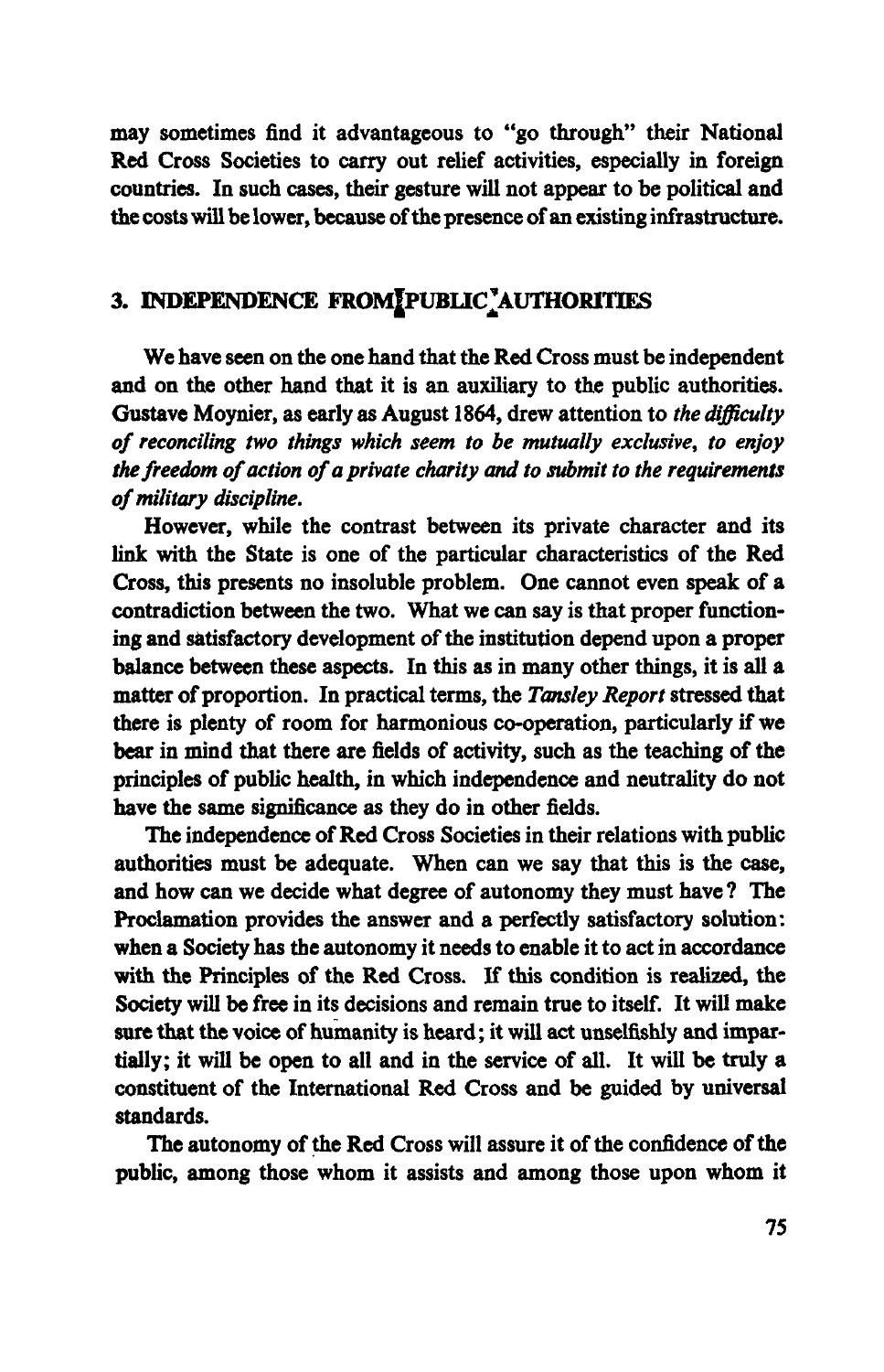depends, which is a vital factor in the event of revolution or civil war. The very fact that the government is the voice of a majority and is inevitably subject to the influence of parties and factions implies that it must sometimes be partisan in its acts. A political body may be in a poor position to act unreservedly on behalf of the whole nation. The Red Cross however must reach out its hand to all human beings who suffer, even if the State does not care about them or excludes them from the national community. It is not permissible for the National Red Cross to be swept away by any change of the regime, at the very time when it is most needed. As an exceptional element of unity amidst discord, it must be able to serve as intermediary between brothers at war with one another.

In our time, when we see governments nearly everywhere extending their grip on society, we are forced to recognize that it will become more and more difficult for Red Cross Societies to maintain their autonomy. They must defend it however, with unceasing vigilance. If they were to become mere tools of officialdom, only in the service of government policy, why should they have a distinct identity ?

Let us consider just what influence public authorities do have over the Red Cross, for this is a problem of present-day urgency. We may note first of all that the governments which recognize the Red Cross Societies and their representatives within their own countries participate on a basis of equality with the delegates of the same Societies at the International Red Cross Conferences, a fact which constitutes one of the most interesting aspects of our institution.<sup>1</sup> We should also note that governments have not made abusive use of their voting power. Next, as we have seen, personnel of the National Societies gives assistance to the military medical services, and to a degree is integrated into them, thus being *subject to military laws and regulations.*

National Societies also carry out other public service functions. For this reason, States grant them subsidies and other benefits, such as tax, customs and postage exemptions, exclusive rights, etc. The auxiliary relation calls for and gives legitimacy to close relations with public services, which is generally very beneficial for the work undertaken. But, since it is rare to receive a favour without having to pay for it, and

**<sup>1</sup> It is regrettable, for obvious reasons of principle, for the head of the government delegation to be the same person who heads the delegation representing the Red Cross, but this sometimes happens, for reasons of economy.**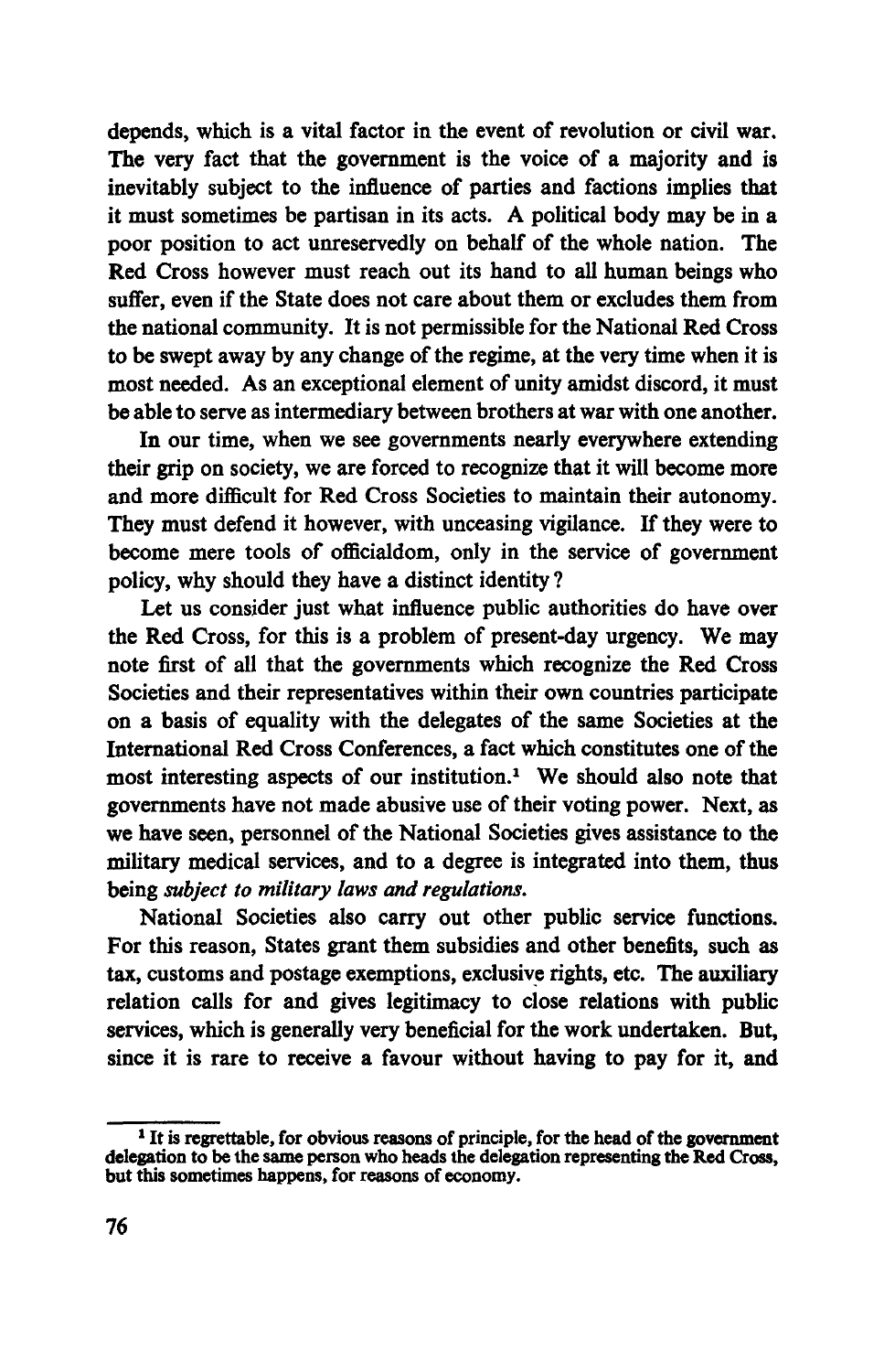nothing is given for nothing, the more generous the authorities are, the more inclined they are to insist on some right to oversee the operations. This may be carried out in various ways. In the simplest form, it consists only of a periodic inspection.

The State often exercises a more direct influence however. In many countries, the law requires that the statutes of the National Society must be subject to the approval of the government. The government may then reserve certain posts of leadership in the Society for its own nominees, and in some cases the head of State chooses the President of the Society. It is more common for the public authorities to intervene in the make-up of the governing bodies, especially the Central Committee, or to have representatives of ministries sit on such bodies ex officio. There are some countries in which the State reserves a majority of the places on such bodies for itself, which must be regarded as abnormal. In most cases however, the solution is a reasonable one which the ICRC and the League consider acceptable, with the government having something less than half of the votes.

The statutes do not however reflect the whole reality. It may be, in a Society in which the government names a number of members of the Central Committee, that these members are then free to act as they see fit. The opposite situation may also occur, in which a Society whose statutes show no apparent State interference may nevertheless be exposed to indirect pressures which, in fact, make it subject to State authority.

In any case, the best assurance of autonomy for the Society is in the democratic structure of its organization and freedom in recruiting. We should bear in mind that such a democratic structure is required by the International Red Cross.1

It is especially important that effective expression be given to the predominant wishes of its members; that the general assembly should possess certain powers, including in particular that of electing the executive committee or at least the majority of its members. The personalities of the leaders also play a major role; if they are people of authority and independence, they will be able to create a certain impression upon the public authorities and make them understand the basic requirements of the institution.

**<sup>1</sup> See the Oxford Principles, Paragraph 9.**